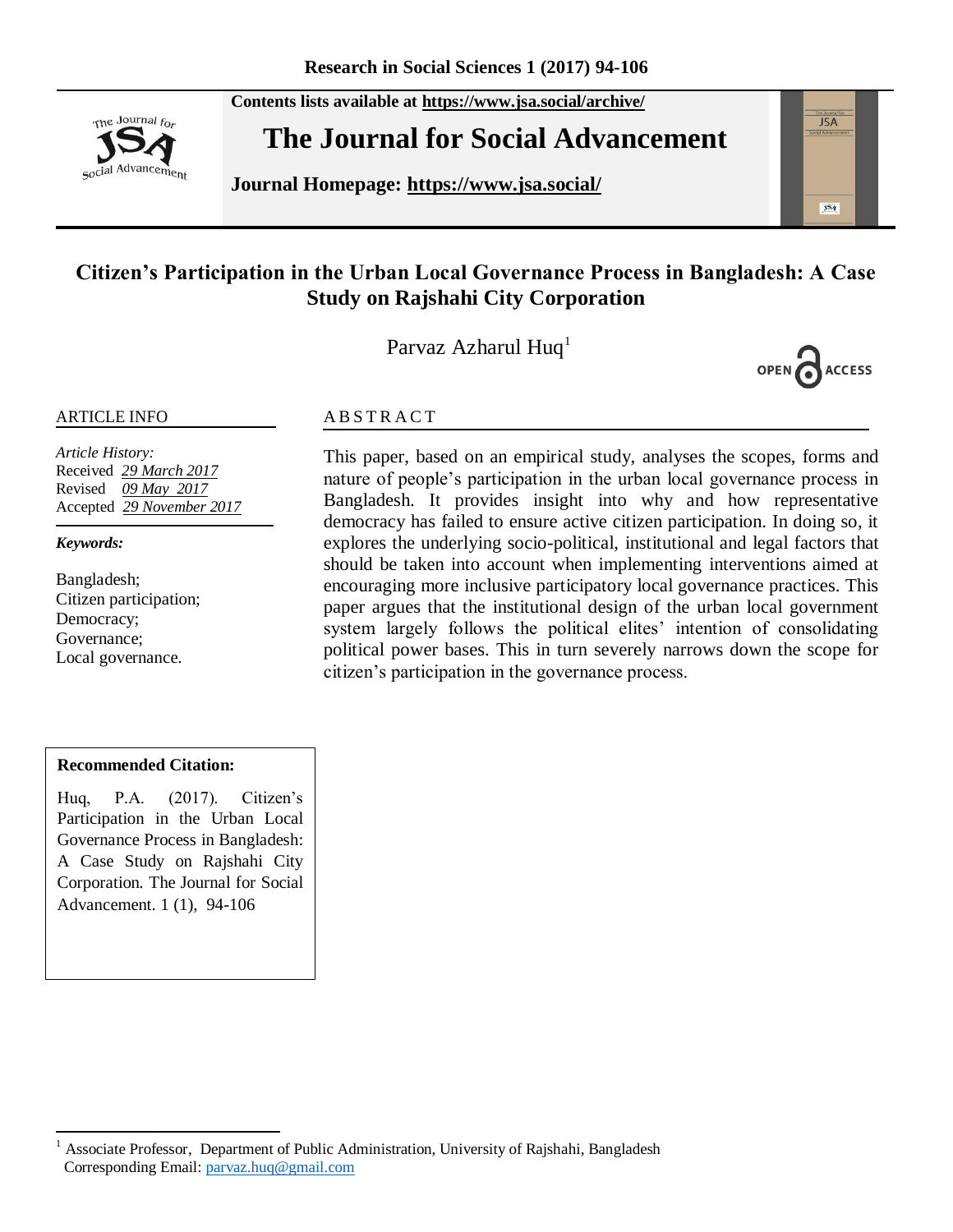### **Introduction**

Governance includes the economic, political and administrative mechanisms, processes and institutions, both formal and informal, through which citizens and groups articulate their interests, exercise their legal rights, meet their obligations and mediate their differences (UNDP 1997; Hordijk 2005:221). The governance approach in public administration assume that social problems arise out of the actions of various public, private and semipublic actors and the solution of these problems requires organised, concerted and collective actions of all of these actors (Meehan 2003:2; Fenger and Bekkers 2007:14-15). The concept, therefore, refers to pluricentric, where citizen are core participants, rather than unicentric systems. According to Smith (2004), the term governance by default implies wide participation in decision-making by accepting a wide range of actors other than the state. Hence the state should play the role of 'steering' not 'rowing'; the private sector and civil society take the major hand of providing services, mobilising citizens to participate in the governing process and articulate their demands. This can be seen as the marriage between the liberal democratic theories and neoliberal economic policy, where civil society organisations are presumed a catalyst in representing the citizen (Cornwall 2002:54).

However, there has been an emerging consensus among the scholars that the representative system under liberal democracy has fallen short of ensuring citizens' voices in the governance process. Gaventa(2004:25-28), drawing on the works of Clark and Stewart (1998), Commonwealth Foundation's Voices of the Poor (1999), the WB's World Development Report 2000/01, Skocpol(2003) and Fung and Wright (2001), states that the gap between ordinary people and state institutions has been growing not only in the south but also in many northern countries. This indicates the ineffectiveness of liberal democratic mechanisms in those contexts. The political representation system of electoral democracy seems to fail there in accomplishing some of the noble ideas of democratic politics, like the active political participation of citizens, building consensus through dialogue, bringing equity and so on (Fung and Wright 2003:3). Therefore, focus, both in theory and practice, has turned to adopt more direct participatory mechanisms and creating new

participatory spaces between the state institutions and the citizen, that are represented as extending and going beyond the limits of representative, electoral democracy (Harriss, Stokke et al. 2004:7).

It is estimated that the World Bank alone has allocated about 80 billion US dollars towards participatory development projects over the last decade. In addition, various bilateral donors and regional development banks have spent at least as much as have the governments of most developing countries (Mansuri and Rao 2012). In Bangladesh a significant number of development projects are in progress or have already been completed, which directly or indirectly address the issue of local people's participation and institutional strengthening of urban local government bodies. Notable among them are: the Asian Development Bank's (ADB) Urban Governance and Infrastructure Improvement Project (UGIIP), and the Secondary Towns Integrated Flood Protection Project Phase II (STIFPP-II); the World Bank's Municipal Services Project (MSP), and the Bangladesh Municipal Development Fund (BMDF); the United States Agency for International Development's (USAID) Democratic Local Governance Programme (DLGP); and the United Nations Development Programme's (UNDP) Local Partnership for Urban Poverty Alleviation Project (LPUPAP), and Urban Partnership for Poverty Reduction (UPPR). Many of these development projects have been aimed at promoting active citizen participation in the local governance process. For many this is to addressing the 'democratic deficit' (Bishop and Davis 2002; Cornwall 2002). Internationally, evidence on outcomes is mixed, and suggests that a number of factors, for example, constitutional and legal provision, governance arrangements, local political culture, social movement and associations of various kinds influence the participation spaces and the associated processes. 'Best practices' are difficult to identify since similar mechanisms used in different places appear to produce quite different kinds of outcomes (Cornwall 2002). This emphasises the necessity of considering the local socio-political, institutional and legal context when attempting to introduce participatory practices through creating new form of participatory spaces.

By choosing Rajshahi City Corporation (RCC) as a case, the article examines why and how the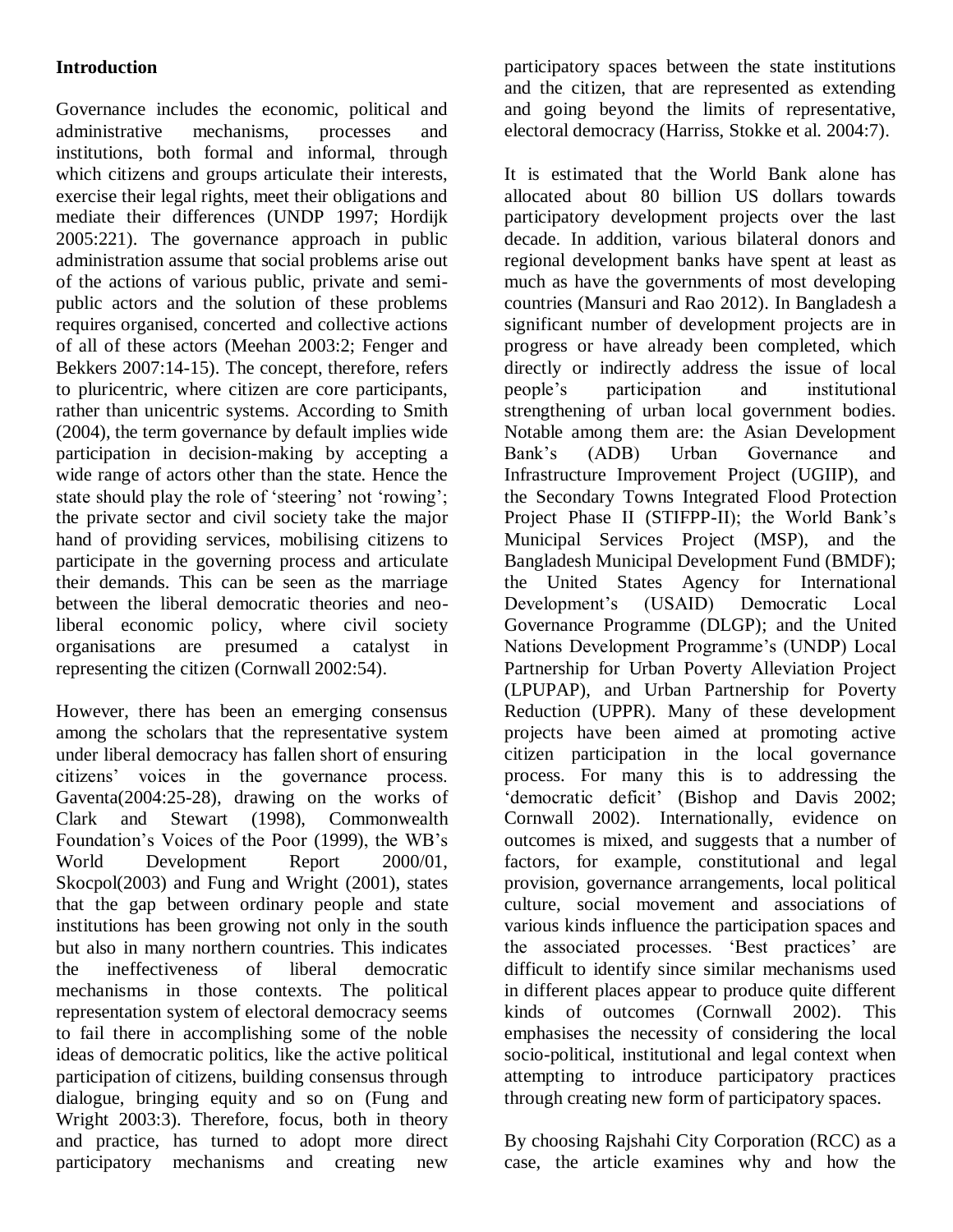representative mechanisms are falling short of ensuring citizen participation. The paper draws on both primary and secondary data. Primary data was collected through face-to-face interviews with a range of responds categorised as local government experts (1 in total), national parliament members (2 in total), local political leaders (3 in total), civil society activists (3 in total from 3 different organisations), elected representatives of the RCC (2 in total) and community people (20 in total from 4 selected study communities). While analysing, interview data has been 'triangulised' with data collected from various secondary sources, e.g. academic books, academic journal papers and newspaper contents. Data from different sources has been used with an interest to grasp diverse perspectives.

#### **The Political-economy of Local Government System in Bangladesh**

The growth and development of local government institutions in Bangladesh is closely related to the local governments in ancient Indian, British-Indian (1858-1947) and Pakistani (1947-1971) periods. From the introduction of local government system in British-India, the rules, regulation, structure and composition of local and central government institutions reflected the colonial elites' intention to treat those as control mechanism instead of using as vehicle of people-centred development (Siddiqui 2005). Inevitably the legacy of the colonial eras, which ended up with the birth of Bangladesh in 1971, continued till to the fall of military regimes and the rise of democratic governance in 1991. The rise of democratic governance in the 1990s is a corner stone in the country's political history in many respects. For example, for ensuring free and fair elections, the provision of interim caretaker government was established through constitutional amendments. On the other hand, as a way of consolidating representative democracy, a parliamentary form of government was reintroduced by refuting the pervious presidential type. These two big moves can be seen as denial of the colonial legacy in building people-centred political institutions. Since the 1990s, the country has observed four democratic regimes led by the two major political parties and their allies who are historically rivals and hostile to each other: Bangladesh Nationalist Party (BNP) from 1991 to 1996, and 2001 to 2006; and Awami League (AL)

from 1996 to 2001, and 2009 to onwards. However, the nation experienced the rule of a military backed non-elected interim government (2007-2008), which was resulted from a major political disagreement and the subsequent mass violence between the supports of the two political parties over selecting the chief advisor of the caretaker government, responsible for conducting the national election in 2007.

Since 1991, a number of local government reform commissions were formed and the local government system went through a number of attempts at devolution of authority to local government bodies through various Presidential Orders, Acts and Ordinances (Siddiqui 2005). However, the devolution of political power to the local level has been left incomplete in the present system of decentralisation in Bangladesh (Paul and Goel 2010). In making comment on changes and reforms of the local government system in Bangladesh since 1991, the interviewee from the local government expert category expressed his opinion in this way:

> With every change of government at the centre, there are invariably some changes in the local government rules and regulations. This simply means that those who hold power in the central government opt for suitable cosmetic changes in the local level in favour of their own interests. People at the central government are reluctant to establish a transparent, accountable and participatory local governance system due to the fear of losing control and power.

The above respondent talks about frequent changes in the local government rules and regulations, which are directed towards consolidating political power structure by exerting control rather than sharing power. This corresponds with the concept of power as zero-sum, where power can only be achieved at the expense of other. Furthermore, following the Marxian notion of power, this type of power relation is about struggle over resources (Salinus 2006; Davis 2007). Successive regimes added further 'cosmetic changes' (in the words of the previous interviewee) in the local government system. For example, BNP abolished the Upazila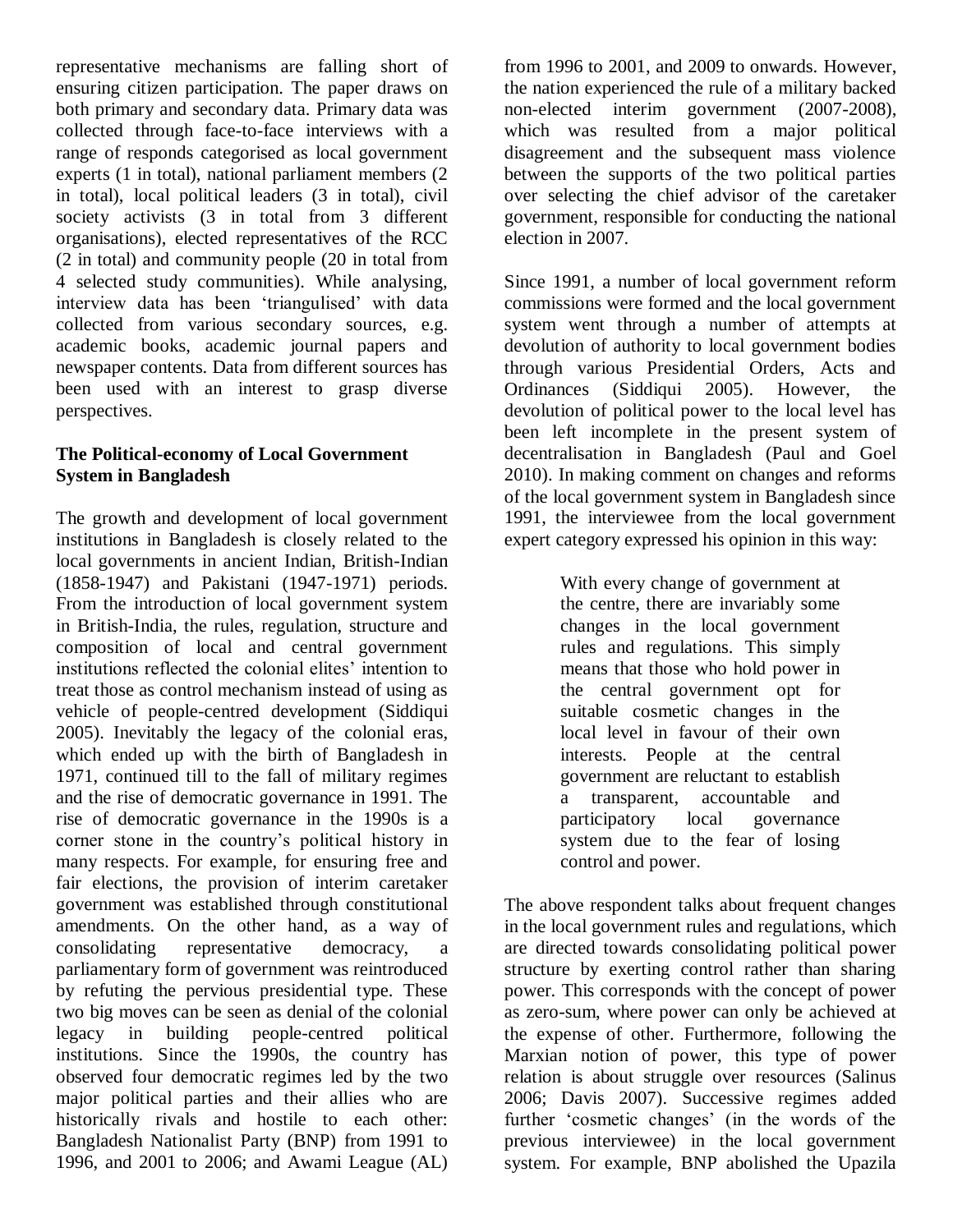system immediate after coming in power in 1991, which was first introduced by Lt. General Hussain Mohammed Ershad (1982-1990) in 1982. It was reintroduced in 1998 during the AL regime. During this regime (1996-2001) the AL government introduced a four-tier rural local government system, whereas the successive BNP government (2001 - 2006) followed the four-tier system but changed the name of the lowest tier from 'Village' Parishd'to 'Gram Sarkar' (selected body). Except for these cursory changes, no major attempts were made conducive to enhancing people's participation in local development, or making the local government bodies more functional and financially autonomous. In the words of Siddiqui(2005):

> ―... though the change was minimal in "content", in "form", the local government system of the country witnessed many instances of "about turns" and "starting everything from square one." (Siddiqui 2005:110)

Thörlind (2001) further explains the reason for such changes by stating that each government tries to capture the electoral base through the participation of their own supporters in the system of local government. For example, the recently introduced Upazila Parishad (Reintroduction of the Repealed Act and Amendment) Act 2009 allows the local parliament members a broad arbitrary power and control over this crucial tier of the rural local government system. In parliamentary form of government, since the majority of the parliament members belongs to the party in power and remains in close touch with the central government, it is convenient for the government to maintain political power down to the local level through them.

In the case of City Corporations (CCs), as an urban local government institution, the central government's intention to consolidate its local political power base is visible through the centrallocal government relations and the CCs' internal power and authority structure. Not only of the RCC's basic features (for example: territorial jurisdiction, the functions it can perform and the taxes it can impose), but its activities are also robustly guided and supervised by the central government's departments (Siddiqui 2005). Central government is the final approving authority for the decisions and policies made by the CCs.

Furthermore, the CCs are not independent enough to undertake programmes and policies due to financial dependence on the central government. Central government's allocations for the CCs are greatly influenced by the mayors' political loyalty, personal influence and political connections to the central government. According to local political leaders:

> The central government resource allocation for local government bodies is politically biased. If the political affiliation of the mayor differs from the party in power in the central government, the allocation of government grants and funds dries up. This is the reality of our country.

In describing the problems of the urban local government system, the local government expert, I interviewed, highlighted the issue of the CCs' internal power and authority structure:

> The main problem in our total local government system is the centralisation of power within the local government structure. The ultimate power is concentrated in the hands of the mayor. The councillors system is not working here. The councillors are elected for their respective wards. But the mayor is elected for the whole CC area. This is the presidential system but our central government system is based on parliamentary democracy. It clearly violates the parliamentary principle. If it followed the parliamentary system, after being elected by the direct vote of the people, mayor will be elected from the elected councillors and the executive power will be shared by both mayor and councillors. But under the present system, as he/she is elected by the total electorates and vested with full executive power, he/she can easily get away by acting in an authoritarian manner and flouting democratic norms and the councillors.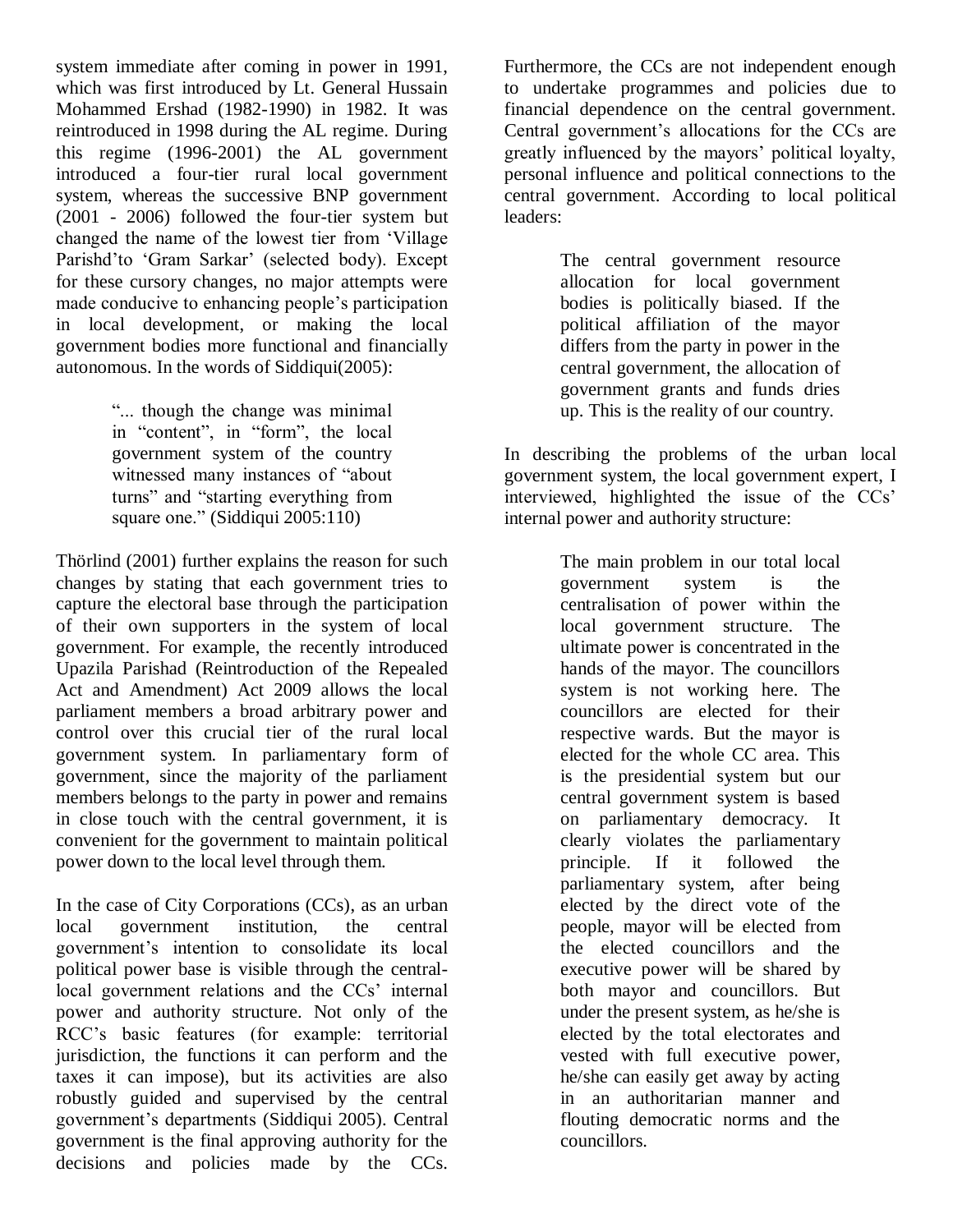As the above respondent argues, however, no government has acted to change the urban local government system to cohere with the present parliamentary form of government since 1991. For central government, it is easy to consolidate local power base by managing one person who is vested with enormous power and authority—the mayor. Within the CC's power structure, the mayor is virtually all-in-all. There is a wide disparity in powers, functions and status between the mayor and councillors (Siddiqui 2005). It is entirely up to the mayor to decide how much of what they will delegate to the lower level (Panday 2004).

#### **The Legal Framework, Composition and Policy-Making of RCC**

Until the promulgation of the Local Government (City Corporation) Ordinance, 2008 and Local Government (City Corporation) Act, 2009, the legal framework of the RCC was provided by the Rajshahi City Corporation Ordinance, 1987 and subsequent amendments, other rules, by-laws, regulations and standing orders were issued by the government at various times. According to the Local Government (City Corporation) Act, 2009, RCC is divided into 30 wards. The Corporation Parishad–the executive body–consists of an elected mayor, 30 elected Ward Councillors (WCs) from 30 wards and 10 elected Women World Councillors in the reserved seats, with one for every three wards for five years. Wards constitute the most localised level of municipal governance, with each ward governed by a democratically elected WC. WCs manage municipal affairs and carry out development works in their respective wards. As the closest representatives of the city dwellers, they play a crucial role in city governance (Banks 2006).

The 2009 Act dictates that RCC is required to form at least 14 standing committees related to various services provided by the RCC. The RCC can form additional standing committees for other purposes upon the decision of a Corporation Parishad meeting. All the policies of the RCC are passed in the Corporation Parishad. During the latter part of every financial year, councillors are asked to place their demands with the concerned departments. Every concerned department then compiles the demands and gives those to the concerned standing committee. After being considered and recommended by the standing committees, they are

placed before the Corporation Parishad for final approval. However, the RCC is obliged to send copies of their decisions to the local government ministry, and the ministry finally determines if the decisions are valid to carry on.After receiving the final approval of the local government ministry, concerned RCC departments take the necessary steps to implement these decisions or projects.

#### **The Scope, Forms and Nature of Citizen Participation**

The discussion of this point is divided into three main headings, e.g. participation through formal mechanisms, participation through informal mechanisms and participation through civil society organisations.

#### **1.1. Participation through Formal Mechanisms**

The formal mechanisms of participation are created and recognised by the state. The present Local Government (City Corporation) Act 2009 provides the three most important mechanisms for citizen participation in the RCC managed local governance process: standing committees, Corporation Parishad meetings and local government elections.

#### **Standing Committees**

The numbers of members of a standing committee is decided by the RCC and the chairman and the vice-chairmen are elected among the councillors in a Corporation Parishad meeting. However, no councillor is allowed to be a member of more than two standing committees. The mayor is an exofficio member of all the standing committees. According to the Act, standing committees are allowed, but not mandatory, to consult with specialised persons. Thus, the law has granted scope for citizen's participation in the RCC decisionmaking process through various standing committees. In this regard, one of the former mayors of the RCC posed his views in this way:

> In my time I put various specialised and eminent persons in various the RCC's committees. And thus I ensured people's engagement in the RCC activities. I do not have any idea how the present mayor is addressing the issue of people's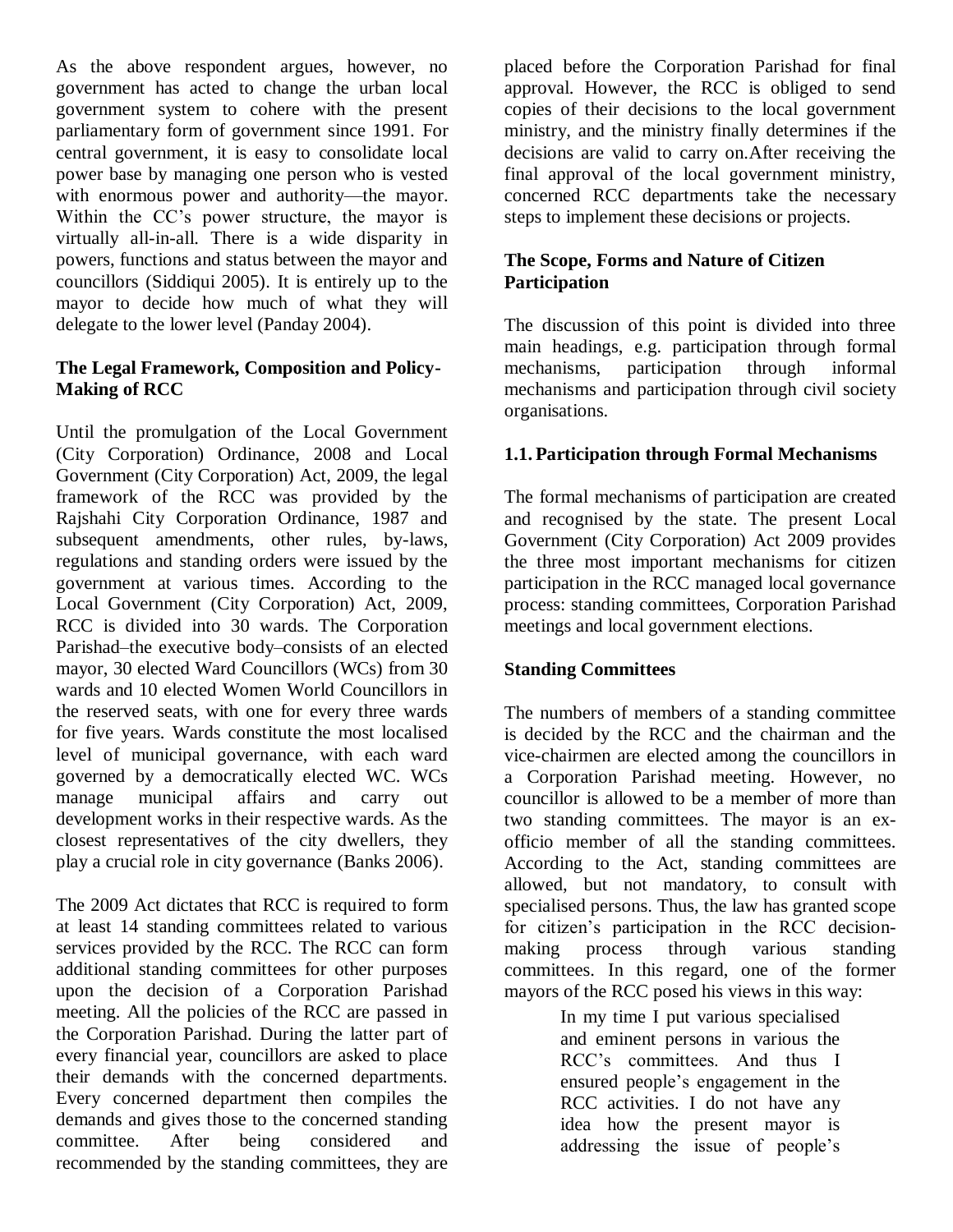participation. But I do feel that without the collective endeavour of the whole society, it is impossible to keep our city liveable.

However, the view posed by one of the local political leaders, who belonged to the present ruling party, is substantially different from the claim made by the former mayor, who belonged to an opposition political party:

> The present local government Act as well as the previous ordinances of the RCC never restricted the participation of general and specialised persons in the standing committees. However, in the past we never saw that the RCC was using that opportunity provided by the laws. In the past, the people who were in the office were more politically driven rather than being driven by the people's interests. They used the RCC as a means for consolidating political power. Therefore, they were not courageous enough to allow people to participate in the formal decision-making process. But our present mayor's vision and approach is different. He is committed to involving people in the RCC decision-making process, so that the RCC can reflect the local people's aspirations.

These two contradicting opinions regarding specialised persons' presence in various standing committees possibly follows the political culture of blaming political opponents and claiming own political party's success and goodness over an issue. Nonetheless, the second quote above indicates that the scope for involving local specialised or eminent persons in various standing committees could be used as an instrument for consolidating the mayoral political power base. Though contradictory, both statements reveal two important aspects: first, that the scope for citizen participation in the RCC's formal bodies has long been recognised in laws and second, elected representatives are aware of the importance of citizens' engagement in the local governance process. When the local political leader criticised past elected representatives for not ensuring people's participation through standing committees, the former mayor claimed that the issue was addressed in his time. Again, while the past mayor is not aware of the present mayor's initiatives, the local political leader declaimed the present mayor's willingness to engage citizens in the RCC's decision-making. But the present mayor's willingness in practice is again perhaps limited by putting some people in standing committees which was revealed by the comment made by one of the respondents from the civil society category:

> He [the present mayor] once told me that he wishes to put some expert members in various standing committees. They would not have voting rights but would give their opinions ... In every standing committee there are names but the RCC never ever invites us.

This statement suggests that the inclusion of various non-elected specialised persons in various standing committees is tokenistic. The underlying motive for including various non-elected persons in RCC bodies was described by one of the members of the parliament who played the role (role-playing) of the mayor of RCC while speaking and expressed his opinion in this way:

> I would say in the case of local government, people could only participate in 5% of local government activities. One of the reasons for this situation is putting those people in important positions who are loyal to me. This is to keep my leadership unthreatened by restricting the bubbling up of different views against me. I always place my people at every stage. On the surface, they seem to represent the people, but in reality they are my representatives.

This statement describes a process by which the inclusion of specialised persons in various standing committees has been used as a means for securing the political power bases of RCC's office holders, and thereby, limits the scope of citizen participation in the local governance process.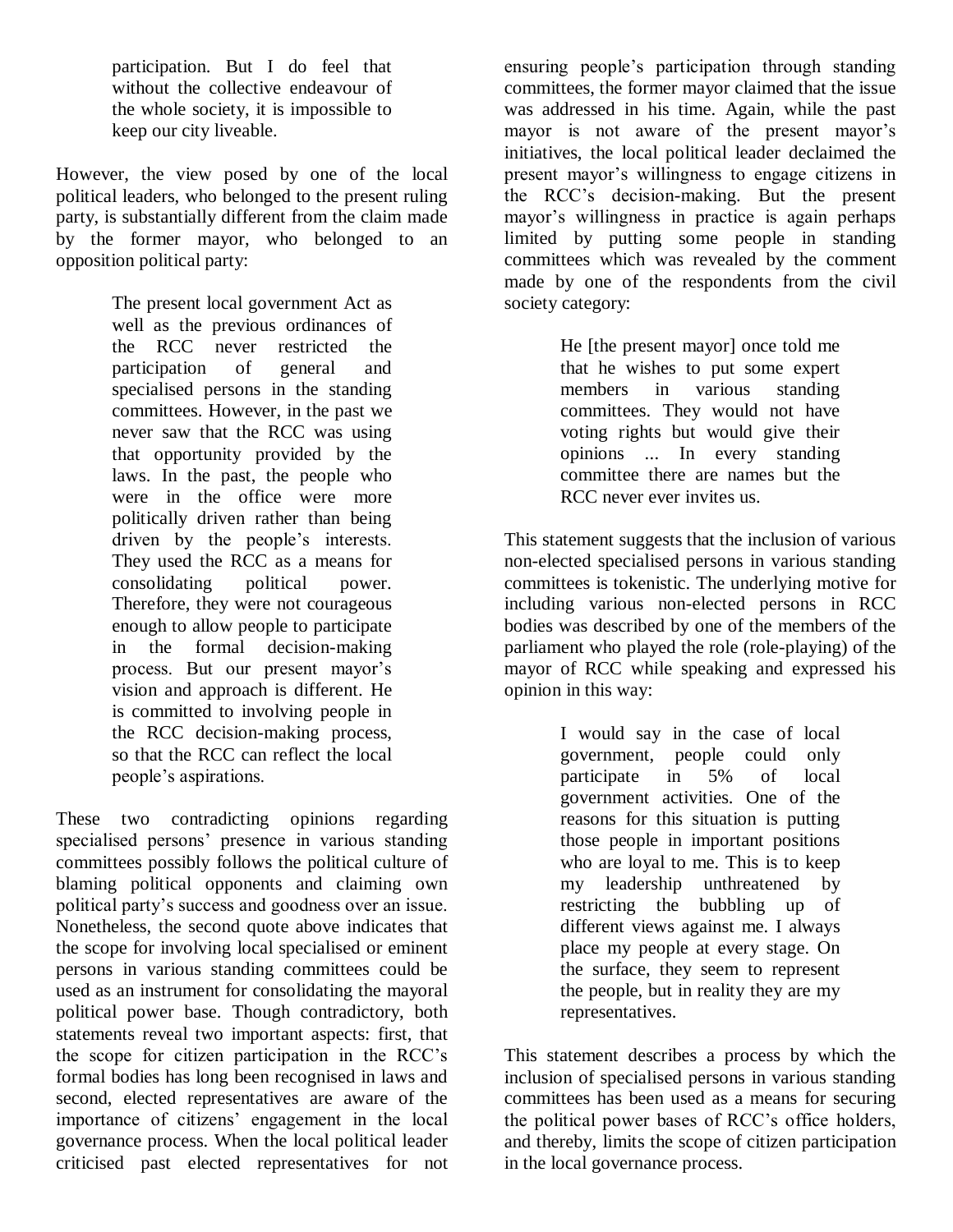#### **Corporation Parishad Meetings**

The Corporation Parishad is obliged to hold a meeting at least once a month. No business can be done unless there is a quorum which consists of one third of the total members present in the meeting, and all decisions must carry the support of the majority of members present in the meeting. All members have one vote and only in the case of a tie the chairman can exercise his casting vote. The 2009 Act provides citizen with the right to attend Corporation Parishad meetings, if those are not declared by the majority of councillors as private. This provision is not new and was also included in the previous Ordinances as well. However, the Act limits the scope of people's participation by stating, ‗Corporation can control the entrance of the public in its meeting by its decision.' Moreover, the scope of people's participation in the Corporation Parishad meetings is also limited by a number of other reasons, for instance: irregular meetings and frequent changes of dates and time due to busyness of the mayor.

According to the Act, Corporation Parishad must sit for meetings at least once a month. The Act also mentions a list of government officials who will be present in those meetings upon being invited by the RCC and are allowed to actively participate in the Corporation Parishad meetings, but do not have voting right in decision-making. During discussion, one of the elected representatives informed me that the Parishad meetings were not regular in the past. He described the scenario in this way:

> In the past there are precedents that there was no Corporation Parishad meeting even during a six month period.

He went further, stating that due to the busyness of mayor, the meetings frequently took place at short notice, and the dates and times changed frequently. Therefore, the RCC officials did not get enough time to invite government officials. On the other hand, due to the busy schedule and short notice, they also could not manage time to participate in meetings. Another councillor informed me that in many cases, decisions which are taken in meetings with the presence of few councillors get signed by more councillors who did not attend those meetings by altering the dates.

In practice, the parishad's decisions are heavily influenced by the mayor. In the absence of a definite policy framework and, since the mayor's influence and effective lobbying is the key in getting development funds and grants from the central government agencies, the political influence and the pioneer role of mayor in receiving external funds make the mayor the singularly dominant actor in the distribution of RCC resources among the wards. Like the national government allocation, the RCC does not have well followed guidelines in allocating development resources and services among the wards. Personal relationship between the mayor and councillors, that often follows political line-up, remains the primary determinant in distributing local resources. As a result of this, changing party affiliations among the elected representatives has become a culture at the local level. In this way a culture of political patronage system has developed within the RCC, where the councillors are virtually connected to the national level politics through the mayor. This is an inducement of the nation-wide patronage politics (Kochanek 2000; Wohab and Akhter 2004; Rahman 2010), where the councillors' capacity to act on behalf of the electorate is shaped by the opportunity structure featured by a patron-clientelistic relationship. As a result, citizen's participation either directly, or through the elected representatives has been nominal in the Corporation Parishad's decision-making process.

## **Local Government Election**

During the interviews with two community people from two different study communities stated that:

> During elections they [election candidates] promise to give this or that. Afterwards, they give a few of the things they promised, but not all. This electricity pole has been given by the WC. To win the election, he [the WC] should work in favour of the people. He needs to come to us during the next election time. If he remains beside us, we will vote him next time, otherwise not ...

> Our ward councillor had been working in favour of us since before our locality came under the RCC's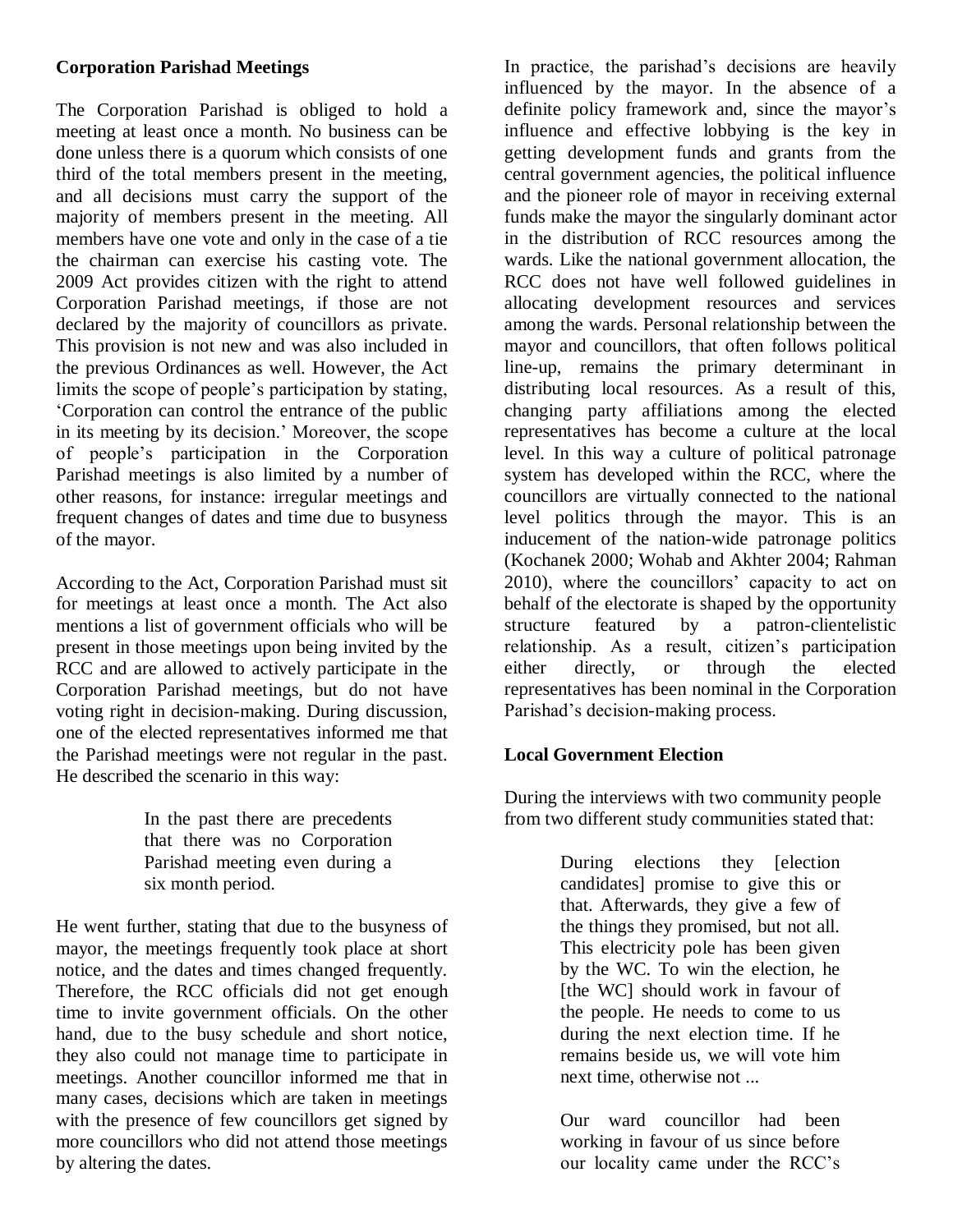jurisdiction. He used to stand beside us when necessary. When the election came we realised that we should vote him since he had been working in our favour.

The quotes above reveal how two of the respondents perceived local elections as important for making elected local representatives accountable to the people. According to Banks (2006), election is the most conventional form of political participation for the urban poor in Bangladesh. Siddiqui*et al* (2004) argue that participation by the general public has been limited to simply voting in municipal elections (referred by Banks 2006). Thus, local elections are the predominant form of local people's participation in the urban local governance process. It is desirable that in a representative local democratic system people would elect their own representatives by exercising their voting rights. But in reality, people in the study area cannot exercise their voting right in meaningful way due to two major reasons: irregular local government elections and vote politics.

After the formation of the RCC in 1987, there was no election until January, 1994 and the RCC was run by mayors nominated by the central government. After the first election in 1994, people have only exercised their voting right twice: in 2002 and 2008 City Corporation elections. Apart from irregular elections, the vote politics is another dominant factor in detaining the reflection of people's desire to choose their representatives in the RCC. Interview data indicate that securing votebanks is one of the key issues in local politics. What will be allocated and how much for the ward level development work is not needs-based, and is instead largely influenced by local vote politics. In the local political arena, a politician is more powerful the more he/she can secure a pool of followers as a secured vote-bank. In many instances the poor do not exercise their voting rights, instead choosing to sell their votes.

During elections, candidates try to be close with local people and go to the communities with lucrative offers. Most of the cases, as I found from interviews with community people, involve promises and offers made by the candidates during the pre-election voting campaign. These are tangible, materialistic and sometimes collective in nature. In many cases, these are the community's basic civic entitlements; for example, electricity distribution poles, provision of pipe water, building foot-paths and the establishment of temples or mosques. Asaduzzaman(2008) has called this 'soft democracy' (*votetontro*). In her study on Dhaka city in Bangladesh, Banks (2006) found that 'soft democracy' is very important to the urban poor because this is the only time when the poor feel politically empowered. However, local people especially the poor—cannot be judicious voters due to candidates' offers of various gifts, cash money and sometimes coercion. One of the community people described her experience in this way:

> Those who are rich can win the election by buying votes within a night. Candidates manage one or two influential persons from every community, give them money and promise to provide them with many other facilities if the candidate wins. In return, those people manage community people by giving promises, various gifts and money and sometimes through coercion.

After having conversations with many of the interviewees in the four study communities, I found that these interviewees, who were in general poor, believe that after the election they will never see those politicians until the next election. Asaduzzaman (2008) has termed this as 'hard democracy'. By referring to Banks' (2006) similar findings, he describes the situation as:

> Hard democracy starts soon after the election has ended. This is termed ‗Dolotontro' (party oriented democracy). The elected officials change their minds and attitudes immediate after taking over their positions, and try to be closer to the visible and invisible powerful actors of the locality. (Asaduzzaman 2008:150)

Under such circumstances, the poor find taking direct, in-hand benefits to be more lucrative than depending on the promises that the candidates make before election. Besides these, vote rigging, muscle power, securing votes through taming minority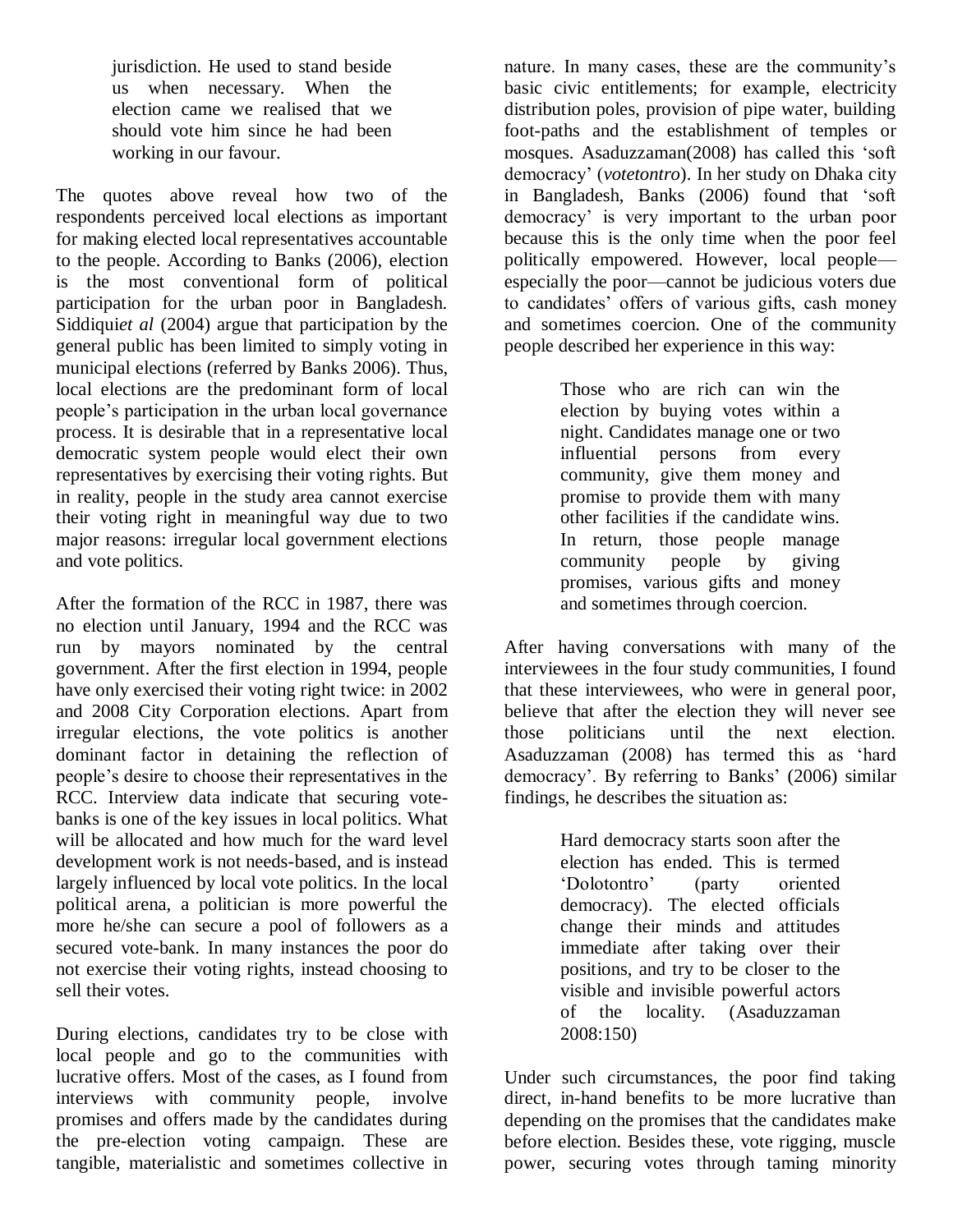groups (like Hindu and indigenous people) to detain the poor from becoming thoughtful in exercising voting rights (Akram and Das 2008; Husain 2008; Eicher, Alam *et al*. 2010). Consequently, local elections do not necessarily ensure people's participation in the local governance process.

#### **1.2. Participation through Informal Mechanisms**

Apart from the formal mechanisms discussed above, there are informal mechanisms for people's participation in the local governance process. Due to the absence of precisely defined duties and responsibilities, elected representatives are left to perform their responsibilities according to their individual initiative and commitments. Thus, role perception is basically 'personalised' (Ahmed 2009). Due to the absence of a precisely defined formal interaction mechanism between the constituency and elected representatives, informal means have become an important way for citizen to participate in the local governance process.

#### **Elected Representatives' Visit to Communities**

Elected representatives' visit to the constituency is a part of showing their electoral commitment and closeness to the people. Both of the elected councillors I interviewed during my field work confirmed that they regularly visited their constituencies. According to them, they considered this to be a part of their duties and responsibilities as councillors. Both of the WCs claimed that during their visits, they meet people by visiting their homes and listening to them. Many interviewees from the study communities 2 and 3 confirmed the regular visits of their councillors. But one of the respondents from study community 1 strongly refuted the claim that the present councillor visits their area.

I cannot remember when the present councillor visited our locality last time. But the past councillor was very kind and used to visit our locality regularly. We do not think the present councillor is our councillor. He is biased towards his own living area.

The two WCs I interviewed during my field visit resided in the neighbourhoods within which the study communities 2 and 3 belonged. But the previous councillor (mentioned in the above quote) of the study communities 1 and 2 resided in the study community 1. Therefore, it is plausible that the people of study communities 2 and 3 experienced more visits than the people in study communities 1 and 4. If it is the case, I infer that people who get councillors from their own neighbourhoods for their wards, might experience more frequent visits from those councillors. During their visits elected representatives and electoral candidates give many popular promises and speeches. However, a view of the ineffectiveness of such informal visits and promises became apparent in the following statement of one of the civil society activists:

> Before the election, the mayor visited a number of wards and promised that if he won the election, he would not increase local taxes and rates. Later on, when he visited wards before the RCC annual budget, he reiterated his pre-election promise of not increasing taxes. However, before announcing the final budget, the RCC increased the taxes in some cases up to 100%. We think this is a mockery of the people [elected representatives].

The above statement well portrays the already mentioned 'hard democracy' where the elected representatives change their mind and attitudes immediately after taking over their positions.

#### **Community People's Visits to the Elected Representatives**

Another informal mechanism of communication is people's visits to elected representatives at their offices and homes. This is the most common way for community people to obtain services from elected representatives during 'hard democracy'. During my visits, I found hundreds of people gathering every day either at the mayor's residence or his local political office. People came up with a variety of problems from police cases to job recommendations. During my wait at the Mayor's local party office to fix an interview time with him, I saw the mayor's political advisor talking to the local police station on the phone and chastising the concerned officer for arresting a pro-ruling party activist. I also observed that people who were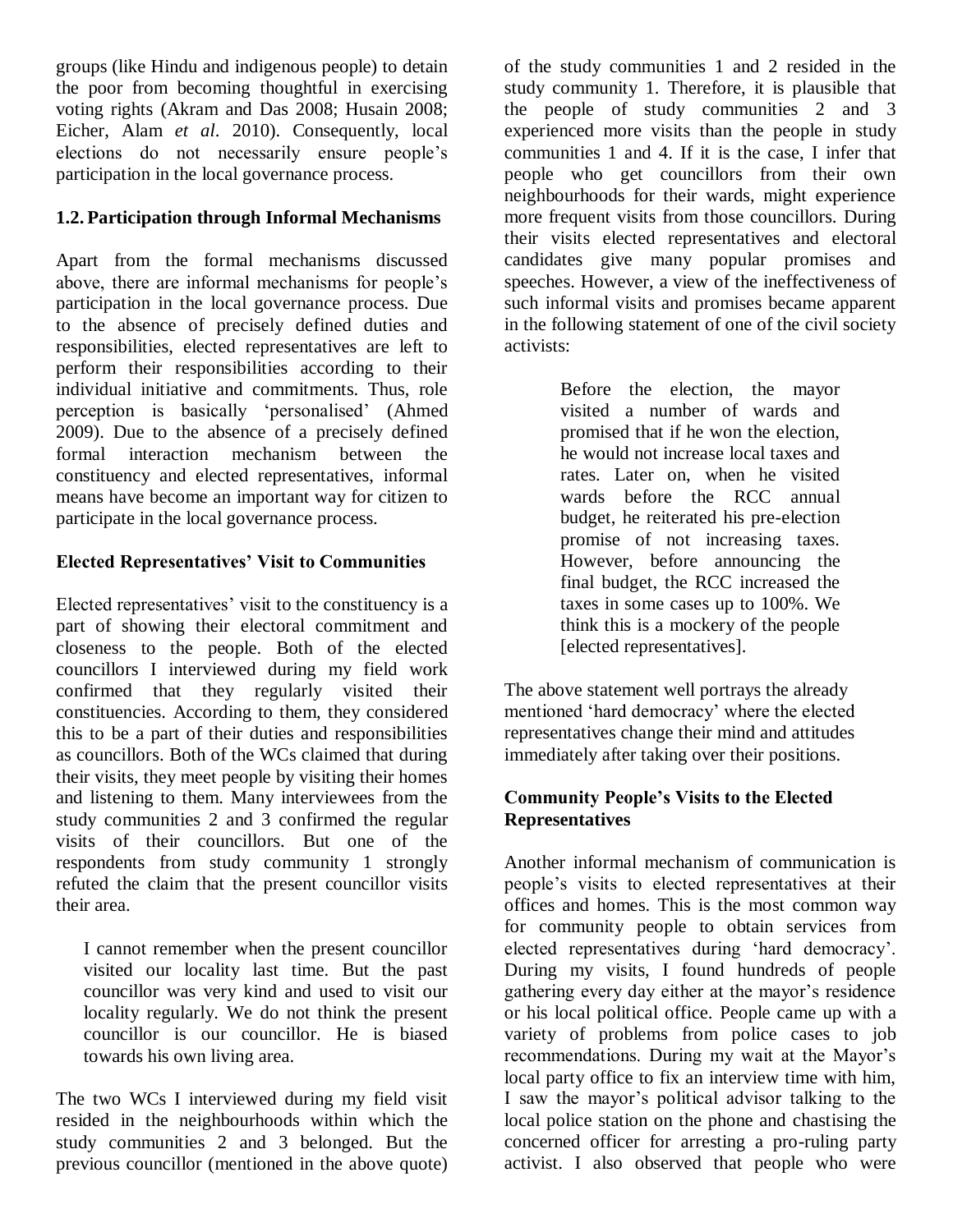politically identified as the pro-ruling party came alone. But in most cases, people with low political profile came with someone who was well known to the mayor or to the political advisor. Thus, the opportunity to meet the mayor and have things done by him is selective in nature. The same situation persists at the ward level in the case of meeting local councillors. General people sometimes need the assistance of middle-men, as it was described by two of the community people. Local people's access to councillors is also limited by voting behaviour and political identities. In this respect, one of the respondents from the civil society activist category stated:

> Only party people have access to the mayor ... many do not go to their councillors, thinking that since they did not vote for the councillors, the councillor would not work for them. Because at the ward level it is identifiable who supported whom during election.

The above statement gives an indication how people's representatives can become patrons predominantly of their own political party activists or followers after being elected. Thus, the informal mechanisms of citizens' participation through elected representatives' visits to communities and community people's visits to elected representatives is manifested by 'hard democracy' and political patronage.

#### **1.3. Citizen Participation through Civil Society Organisations**

The three civil society organisations included in this study, Manobata, Rokkha and Sushashon, differ by origin, agenda and in working procedures. Manobata is an initiative of an international NGO; Sushashon is the local body of a national civil society organisation; and Rokkha is a locally originated civil society group. However, all these groups work on local and regional governance issues. Each group has their own agenda, but they sometimes work together on common issues; for example, by observing various national and international special days. Of the three organisations, only Manobata has specific programs related to the RCC. The other two groups do not have such specific programmes though, and in

many instances work in co-operation with Manobata. On many occasions these civil society groups, through their activities, provide spaces where elected local representatives and citizens can get together. The common task of the three civil society groups is 'naming and shaming' of the RCC's activities. In most cases they use seminars, processions, human chains and media reporting as their way of communicating between people and the RCC. In explaining the role of Rokkha, one of the respondents said:

> RCC is involved in the local governance process and plays a key role as a local government institution. In this respect, Rokkha plays the role of a hammer. If RCC becomes involved in corruption, a forum is needed to put pressure on them. Rokkhais just such a forum which tries to prevent those irregularities.

Sushashon is also active in local issues, but is not specific to the RCC. However, the RCC is a concern of their overall agenda. It tries to highlight various local issues to the concerned authorities. On the other hand, Manobata addresses the RCC directly through their programmes like citizen report cards, service delivery satisfaction surveys and RCC open budget sessions at the ward level. By referring to the open budget sessions at the ward level and the various seminars organised by them, the convener of Manobata claimed that people gained opportunities to question the elected representatives and answers face-to-face. How are local people attached to the activities of these civil society groups? In addressing this question, all respondents from civil society panel unequivocally claimed that their respective organisation represented the people from every stratum of society. In commenting on the participants of Rokkha's programmes, one of the interviewees firmly stated:

> We are currently working on the Northern Irrigation Project. And if you look at the participants of our programmes, you will find hundreds of farmers participating in processions, human chains and mass gatherings.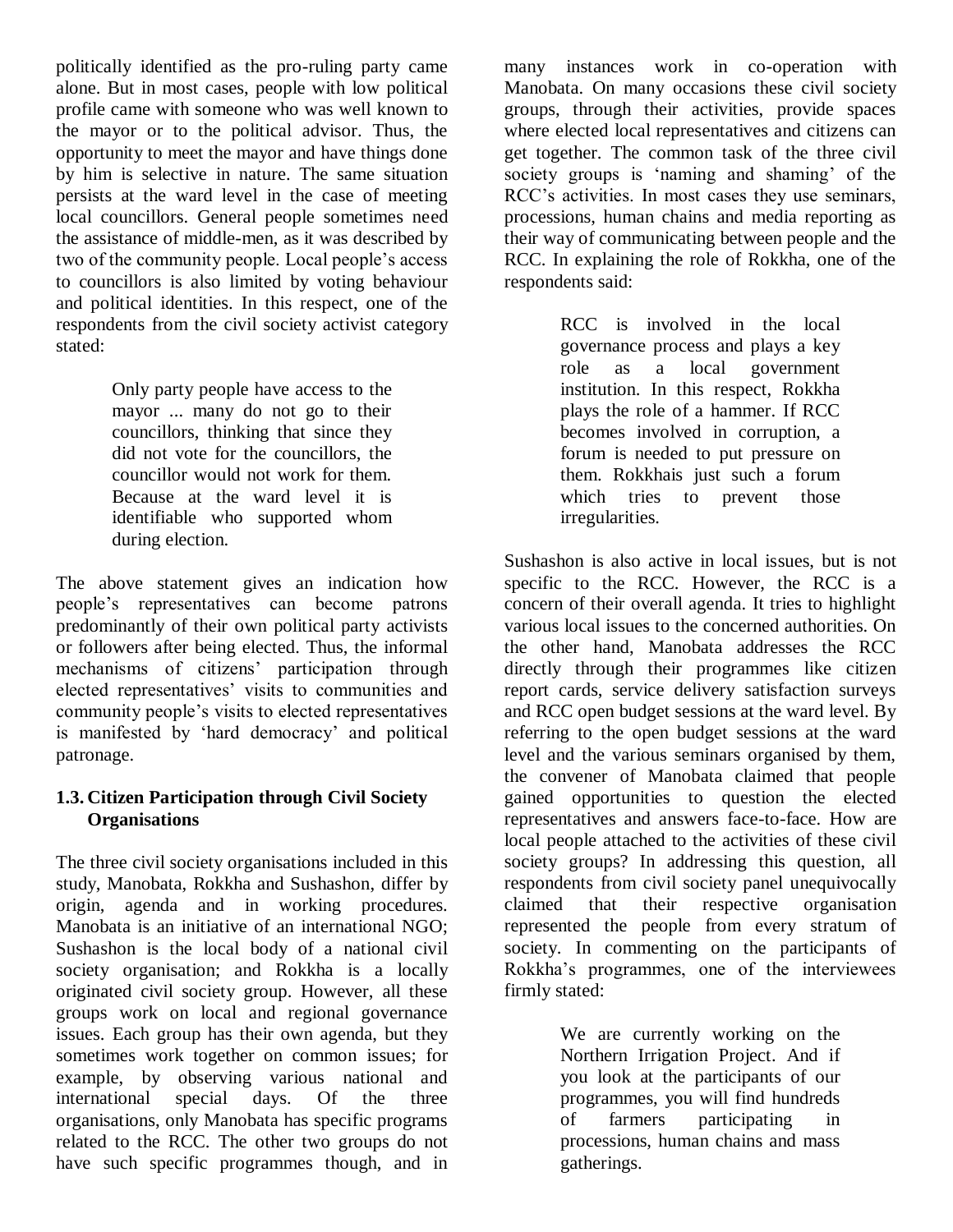The same types of claim were also made by other civil society group members. In this respect, the respondent from Manobata boldly affirmed that many of their programmes were quite successful in involving people at the grass-root level, for example in open budget sessions at the ward level.

> When we organised an open budget session at the ward level, our youth volunteers invited community people by going from house to house. The presence of community people at open budget sessions was encouraging. We found higher level of participation from relatively under developed wards. People came up with demands for streets, electric poles, drains, health services, schools and so on. The mayor and the concerned councillors had to hear them and general people could express their opinions without fear. The mayor collected the draft budget from every ward and gave his word that the final budget will be prepared in light of those draft budgets receiving from the open budget sessions. This year's RCC budget was the first ever which had been announced publicly in the presence of thousands of people.

The above two statements illustrate the scope and nature of people's participation in civil society activities. However, the presence of common people is still limited in other activities. Firstly, by reviewing the members' profiles presented in various publications (for example, one of the souvenirs of Rokkha), various official documents collected during my field work (for example, a list of the members of Manobata and Sushashon) of the respective civil society organisations, I found that the membership of these civil society groups was mainly limited to people who enjoyed better positions in society. For example: doctors, engineers, teachers, journalists, local politicians and other professionals. The key positions of these groups were cross-cutting and common, and were occupied by the dominant sections of the society. For example, the convener of Manobata was a professor in a public university who had also direct political affiliation with the party in power. The

convener of Rokkha was the editor of a well circulated local daily newspaper. The convener of Sushashon was the sub-editor of the above mentioned newspaper. Secondly, in programmes like seminars, symposiums, and discussion and meeting sessions with RCC authorities, the attachment of common people was limited.

Some of the respondents raised their suspicion regarding the activities and motives of these civil society organisations. One of the parliament members expressed his opinion regarding these civil society groups in the following way:

> I do not believe that there is the existence of civil society groups in Bangladesh. They are also politically divided. The existence of civil society could be true for Australia, Canada or America. But in our country they all are politically motivated … The main problem in our country is that all are politically polluted. From village people to top state authority, no one is neutral.

The same notion is found in the words of the respondent from Manobata:

> … almost all these [who are working in Rajshahi] groups have individualistic hidden agenda. And for this reason, they are not gaining the acceptance of the general people. Personal identities are becoming more vital than the organisations.

The above findings and analysis present a contesting scenario of citizens' participation in the RCC governance process through spaces created by various civil society organisations. While some of the initiatives and programmes taken by these groups remain conducive to citizens' participation in the local governance process, other findings indicate the issue of co-optation possibly by the dominant and privileged sections of the society.

#### **Concluding Remarks**

The paper explores the limit of citizen's participation in the urban local governance process in Bangladesh under the representative, liberal form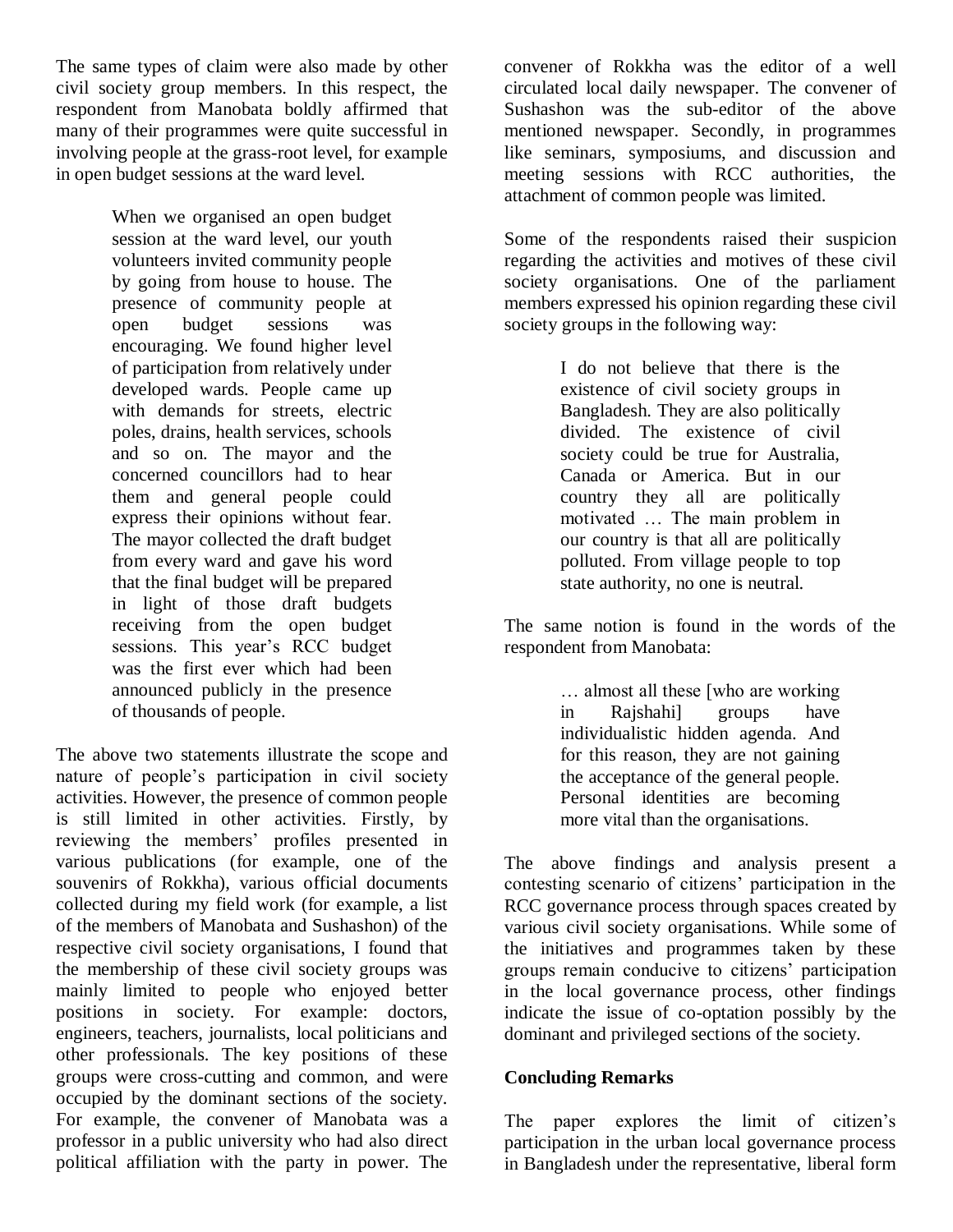of democratic system. It has been revealed that the institutional designing of the local government system in Bangladesh still follows the colonial legacy. It reflects the national elites' intension to absorb local political energy through the local government while masking the effective centralisation of power. This in turn severely narrows down the scopes of, both direct and indirect, citizen's participation in the urban local governance process. Citizen's participation through various formal mechanisms, for example, standing committees and Corporation Parishad meetings, has been tokenistic. This is partly due to the fluidity of laws and also because of the office holders' lack of commitment to ensuring people's participation. Local government election, the other formal mechanism, is the predominant form of citizen's participation in the governance process. Local people, especially the poor, get an opportunity to exercise bargaining power during the election time. Thus, elections are important for making elected representatives accountable to the local people. However, evidence shows that irregularities in election and local vote politics deter the process of people's participation through election. As such, informal means of participation have been important in the study area. Apart from election time, the informal mechanisms of citizens' participation through elected representatives' visits to communities and community people's visits to their elected representatives is the most practiced form of participation. During the elected representatives' visits to the communities, local people get an opportunity to be heard regarding local issues. Local people can also enjoy the option of visiting elected representatives on their own initiative. However, the scope of participation through informal means is largely manifested by ‗hard democracy' and a culture of patronage politics. On the other hand, citizen's participation through spaces created by various civil society organisations is a contested terrain. Some of the initiatives and programmes, for example, citizen report cards, household surveys, and open budget sessions at the ward level, put forward the promise of citizen's participation in the local governance process. By presenting some successful endeavours, data indicate the growing influence of civil society groups in the local governance process. Nonetheless, membership of these civil society groups is largely limited to the privileged sections of the society. These organisations are not also free

from political party interests. The findings of this paper bring forward the importance of incorporating direct citizen participation in the local governance process and, thus, rationalise the implementation of various development project that are aiming to develop new form of participatory practices at the local level in Bangladesh. However, the inadequacy of devolution and the presence of political patronage based patron-clientelistic relationship, which follows in a cascade manner from the national level to the community level, may have immense implications in shaping such participatory practices.

#### **Reference**

- Ahmed, N. (2009). Bureaucracy and Local Politics in Bangladesh: A Study in Roles and Relationships. Dhaka, AH Development Publishing House.
- Akram, S. and S. K. Das (2008). Tracking the Election Process: An Analysis of the Violations of Electoral Code of Conduct by the Candidates of the Postponed Ninth Parliamentary Election Dhaka, Transparency International Bangladesh.
- Asaduzzaman, M. (2008). Decentralization and People's Participation in the Local Development of Bangladesh. Faculty of Economics and Administration. Tampere, University of Tampere. PhD.
- Banks, N. (2006). A Tale of Two Wards: Political Participation and the Urban Poor in Dhaka City. The State of Governance in Bangladesh 2006. Dhaka, Centre for Governance Studies, BRAC University.
- Bishop, P. and G. Davis (2002). "Mapping Public Participation in Policy Choices." Australian Journal of Public Administration61(1): 14– 29.
- Clark, M. and J. Stewart (1998). Community Governance, Community Leadership, and the New Local Government. London, Joseph Rowntree Foundation.
- Commonwealth Foundation (1999). Citizens and Governance: Civil Society in the New Millennium. London, Commonwealth Foundation.
- Cornwall, A. (2002). Locating Citizen Participation. IDS Bulletin. **33:** 54.
- Davis, T. W. D. (2007). The Real World of 'Community Empowerment' in International